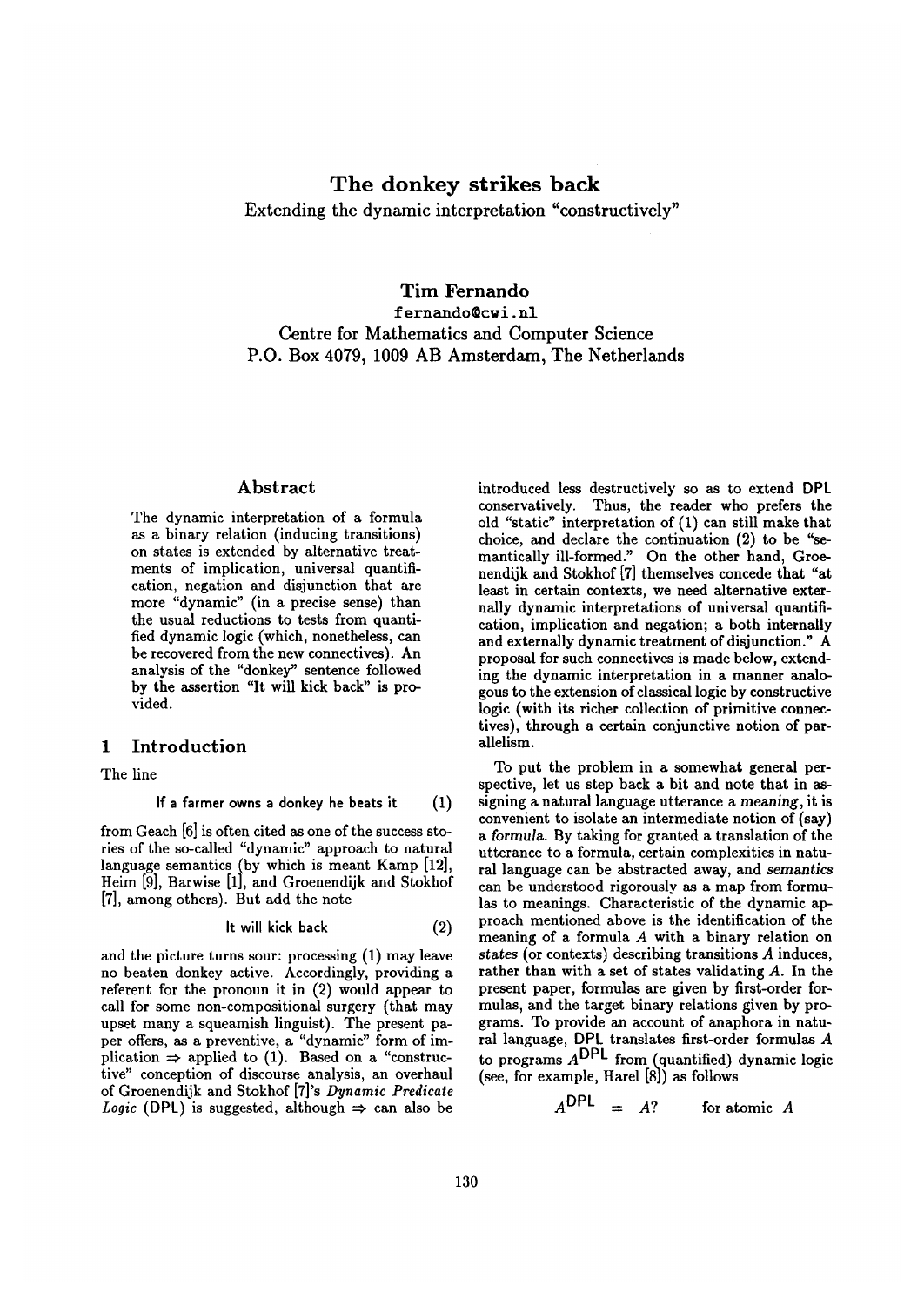$$
(A\&B)^{\text{DPL}} = A^{\text{DPL}}; B^{\text{DPL}}(\neg A)^{\text{DPL}} = \neg (A^{\text{DPL}})(\exists x A)^{\text{DPL}} = x := ?; A^{\text{DPL}}.
$$

The negation  $\neg p$  of a program p is the dynamic logic test

 $([p] \perp)$  ?

with universal and static features (indicated respectively by  $[p]$  and ?),<sup>1</sup> neither of which is intrinsic to the concept of negation. Whereas some notion of universality is essential to universal quantification and implication (which are formulated through negation

$$
\forall x A = \neg \exists x \neg A
$$
  

$$
A \supset B = \neg (A \& \neg B)
$$

and accordingly inherit some properties of negation), our treatment of (2) will be based on a *dynamic*  (rather than static) form  $\Rightarrow$  of implication. Dynamic forms of negation  $\sim$ , universal quantification and disjunction will also be proposed, but first we focus on implication.

## **2 The idea in brief**

The semantics [A] assigned to a first-order formula A is that given to the program  $A^{DPL}$  - i.e., a binary relation on *states*. In dynamic logic, states are *valuations;* more precisely, the set of states is defined, relative to a fixed first-order model  $M$  and a set  $X$  of variables (from which the free variables of formulas A are drawn), as the set  $|M|^X$  of functions  $f, g, \ldots$ from X to the universe  $|M|$  of M. Atomic programs come in two flavors: tests  $A$ ? where  $A$  is a formula in the signature of  $M$  with free variables from  $X$ , and random assignments  $x := ?$  where  $x \in X$ . These are analyzed semantically by a function  $\rho$  taking a program p to a binary relation  $\rho(p) \subseteq |M|^X \times |M|^X$ according to

$$
f \rho(A?)g \quad \text{iff} \quad f = g \text{ and } M \models A[f]
$$
  

$$
f \rho(x := ?)g \quad \text{iff} \quad f = g \text{ except possibly at } x.
$$

The programs are then closed under sequential composition (interpreted as relational composition)

$$
f\rho(p;p')g
$$
 iff  $f\rho(p)h$  and  $h\rho(p')g$  for some h,

non-deterministic choice (interpreted as union)

$$
f \rho(p+p')g
$$
 iff  $f \rho(p)g$  or  $h \rho(p')g$ ,

and Kleene star (interpreted as the reflexive transive closure). Rather than extending  $\models$  simultaneously to formulas built from modalites  $[p]$  and  $\langle p \rangle$  labelled by programs  $p$ , it is sufficient to close the programs under a negation operation interpreted semantically as follows

$$
f \rho(\neg p)g
$$
 iff  $f = g$  and  $f \rho(p)h$  for no h.

As previously noted,  $\neg p$  is equivalent to ([p] $\perp$ )?.

Returning to DPL, an implication  $A \supset B$  between formulas is interpreted in DP1 by equating it with  $\lnot$  (A &  $\lnot B$ ), which is in turn translated into the dynamic logic program

$$
\neg (A^{DPL} ; \neg (B^{DPL})) .
$$

Applying the semantic function  $\rho$  to this then yields

$$
s[A \supset B]t \quad \text{iff} \quad t = s \quad \text{and}
$$
  

$$
(\forall s' \text{ such that } s[A]s')
$$
  

$$
\exists t' \ s'[B]t' . \tag{3}
$$

Now, given that a state is a single function from  $X$ to  $|M|$ , it is hardly odd that implication is static (in the sense that the input and output states s and t must be the same), as any number of instantiations of  $s'$  (and  $t'$ ) may be relevant to the right hand side of (3). That is, in terms of (1), the difficulty is that there may be several farmer/donkey couples, whereas a state can accomodate only one such pair, rendering an interpretation of (2) problematic. To overcome this predicament, the collection of states can be extended in at least two ways.

(P1) Borrowing and modifying an idea from Kleene [14] (and Brouwer, Kolmogorov,...), incorporate into the final state  $t$  a functional witness  $f$  to the V3-clause in the right hand side of (3) to obtain

$$
s[A \Rightarrow B]t \quad \text{iff} \quad t = (s, f) \quad \text{and}
$$
\n
$$
f \text{ is a function with}
$$
\n
$$
\text{domain } \{s' \mid s[A]s'\} \ ,
$$
\n
$$
\text{and } (\forall s' \in \text{dom}(f))
$$
\n
$$
s'[B]f(s') \ .
$$

Or, to simplify the state  $t$  slightly, break the condition (in the righthand side) up into two mutually exclusive clauses depending on whether or not the domain of  $f$  is empty

$$
s[A \Rightarrow B]t
$$
 iff  $(t \text{ is a function with}$   
non-empty domain  
 $\{s' \mid s[A]s'\}$  and  
 $(\forall s' \in \text{dom}(t))$   
 $s'[B]t(s'))$   
or  
 $(t = s \text{ and}$   
 $\neg \exists s' s[A]s')$ ,

so that closing the notion of a state under a partial function space construct becomes sufficient.

<sup>&</sup>lt;sup>1</sup>The semantics of dynamic logic is reviewed in the next section, where what exactly is meant, for example, by "static" is explained.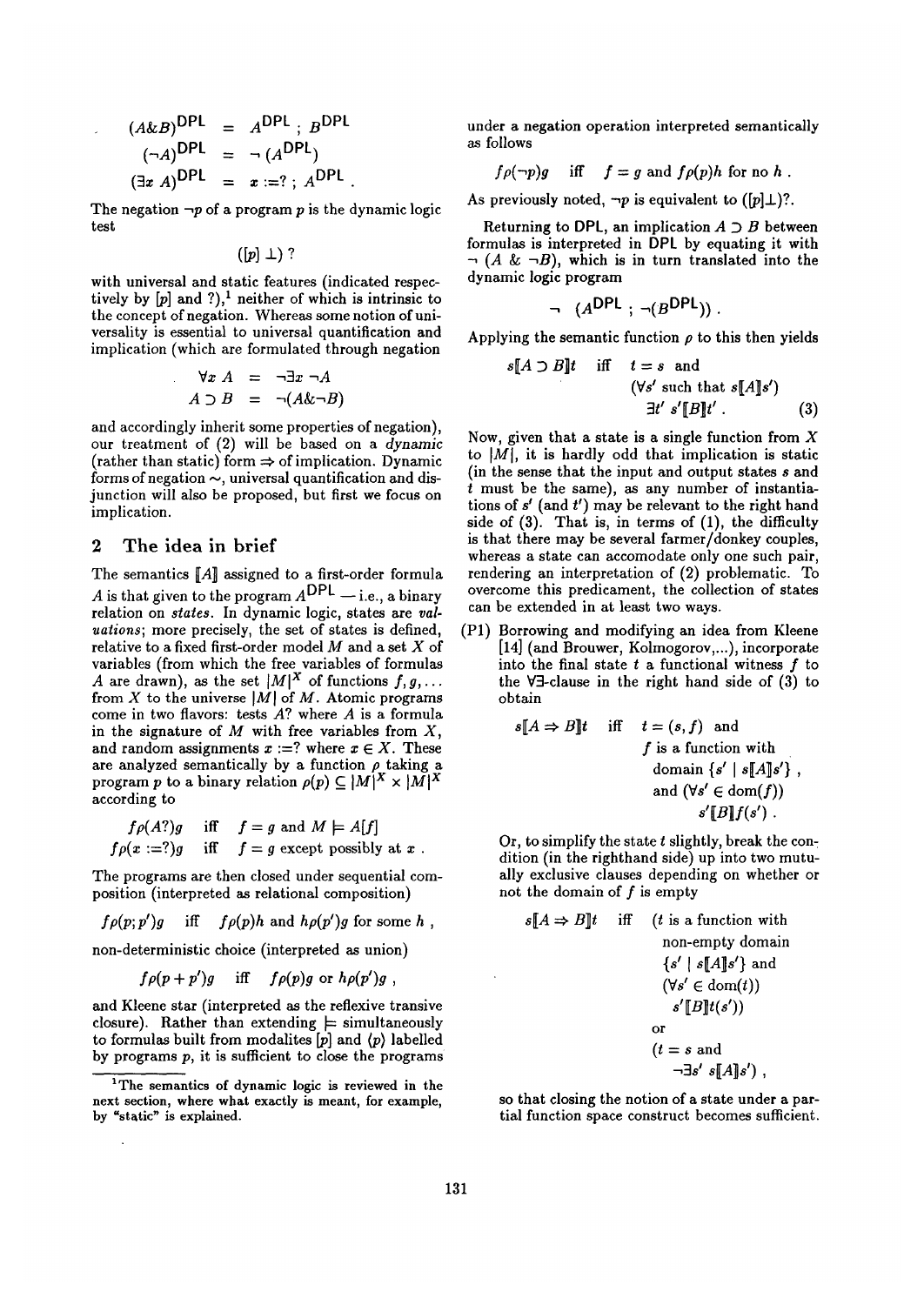i P2) Keep only the image of a functional witness so that the new (expanded) set of states consists simply of the old states (i.e, valuations) together with sets of valuations. More precisely, define

| $s[[A \Rightarrow B]]t$ iff    | $\exists$ a function f with<br>non-empty domain                                                                                                                                                                                                                 |     |
|--------------------------------|-----------------------------------------------------------------------------------------------------------------------------------------------------------------------------------------------------------------------------------------------------------------|-----|
|                                | $\{s' \mid s[A]s'\}\$ where                                                                                                                                                                                                                                     |     |
|                                | $t$ is the collapsed                                                                                                                                                                                                                                            |     |
|                                | image of $f$ and                                                                                                                                                                                                                                                |     |
|                                | $(\forall s' \in \text{dom}(f))$                                                                                                                                                                                                                                |     |
|                                | s'[B]f(s')                                                                                                                                                                                                                                                      |     |
|                                | or                                                                                                                                                                                                                                                              |     |
|                                | $(t = s \text{ and})$                                                                                                                                                                                                                                           |     |
|                                | $\neg \exists s' s[[A]]s'$ ).                                                                                                                                                                                                                                   | (4) |
| The "collapsed image of $f$ ", |                                                                                                                                                                                                                                                                 |     |
|                                | $(M = 13.5)X + 7.1 - 60.1X - 10.1X + 10.1X + 10.1X + 10.1X + 10.1X + 10.1X + 10.1X + 10.1X + 10.1X + 10.1X + 10.1X + 10.1X + 10.1X + 10.1X + 10.1X + 10.1X + 10.1X + 10.1X + 10.1X + 10.1X + 10.1X + 10.1X + 10.1X + 10.1X + 10.1X + 10.1X + 10.1X + 10.1X + 1$ |     |

 ${t' \in |M|^{\mathcal{X}} \mid \exists s' \ f(s') = t'}$  U  $\left\{ \left| \{t' \subseteq |M|^X \mid \exists s' \ f(s') = t' \} \right| \right\},$ 

is simply the image of  $f$  except that the sets of valuations in the image are "collapsed", so that the resulting set has only valuations as elements. (The collapsing is "justified" by the associativity of conjunction.)

Observe that, in either case, DPL's negation can be derived

$$
\neg A = A \Rightarrow \bot
$$

(whence  $\supset$  is also definable from  $\Rightarrow$  and &). The first proposal, (P1), yields a dizzying tower of higherorder functions, in comparison to which, the second proposal is considerably simpler. Behind the step from (3) to either proposal is the idea that implication can spawn processes running in parallel. (Buried in  $(3)$  is the possibility of the input state s branching off to a multiplicity of states  $t'.$  The parallelism here is "conjunctive" in that a family of parallel processes proceeds along happily so long as every member of the family is well; all is lost as soon as one fails. 2 More precisely, observe that, under (P2), a natural clause for  $s[A]t$ , where s is a set of valuations and A is an atomic formula, is<sup>3</sup>

 $s[[A]]t$  iff  $\exists$  a function  $f : s \rightarrow_{onto} t$  such that  $(\forall s' \in s) \ s' [A] f(s')$ .

<sup>2</sup>The notion of parallelism is thus not unlike that of concurrent dynamic logic (Peleg [19]). By contrast, the non-empty) sets of valuations used (e.g., in Fernando [4]) to bring out the eliminative character of information growth induced by tests A? live disjunctively (and die conjunctively).

 $3A$  (non-equivalent) alternative is

$$
s[\![A]\!]t \quad \text{iff} \quad (\forall s' \in s) \; (\exists t' \in t) \; s'[\![A]\!]t' \text{ and}
$$

$$
(\forall t' \in t) \; (\exists s' \in s) \; s'[\![A]\!]t',
$$

(That is, in the case of (2), every donkey that a farmer beats according to (1) must kick back.) A similar clause must be added to (P1), although to make the details for (P1) obvious, it should be sufficient to focus (as we will) on the case of (P2), where the states are structurally simpler. But then, a few words justifying the structural simplification in (P2) relative to  $(P1)$  might be in order.

# **3 A digression: forgetfulness and information growth**

If semantic analysis amounts abstractly to a mapping from syntactic objects (or formulas) to other mathematical objects (that we choose to call meanings), then what (speaking in the same abstract terms) is gained by the translation? Beyond some vague hope that the meanings have more illuminating structure than have the formulas, a reason for carrying out the semantic analysis is to abstract away inessential syntactic detail (with a view towards isolating the essential "core"). Thus, one might expect the semantic function not to be 1-1. The more general point is that an essential feature of semantic analysis is the process of *forgetting* what can be forgotten.

More concretely, turning to dynamic logic and its semantic function  $\rho$ , observe that after executing a random assignment  $x := ?$ , the previous (=input state) value of  $x$  is overwritten (i.e., forgotten) in the output state.<sup>5</sup> Perhaps an even more helpful example is the semantic definition of a sequential composition  $p; p'$ . The intermediate state arising after  $p$  but before  $p'$  is forgotten by  $\rho(p;p')$  (tracking, as it does, only input/output states). Should such information be stored? No doubt, recording state histories would *not* decrease the scope of the account that can then be developed. It would almost surely increase it, but at what cost? The simpler the semantic framework, the better  $-$  all other things being equal, that is (chief among which is explanatory power). Otherwise, a delicate balance must be struck between the complexity of the framework and its scope. Now, part of the computational intuition underlying dynamic logic is that at any point in time, a state (i.e., valuation) embodies all that is relevant about the past to what can happen in the future. (In other words, the meaning of a program is specified simply by pairs of input/output states.) This same intuition underlies (P2), discarding (as it does) the wit-

yielding a more promiscuous ontology. This is studied in Fernando [5], concerning which, the reader is referred **to**  the next **footnote.** 

<sup>4</sup>The discussion here will be confined to a somewhat intuitive and informal level. A somewhat more technical mathematical account is developed at length in Fernando [5], where (P2) is presented as a reduction of (P1) to a disjunctive normal form (in the sense of the "conjunctive" and "disjunctive" notions of parallelism already mentioned).

<sup>5</sup>It should, in fairness, be **pointed out** that Vermeulen [22] presents a variant of dynamic logic directed towards revising this very feature.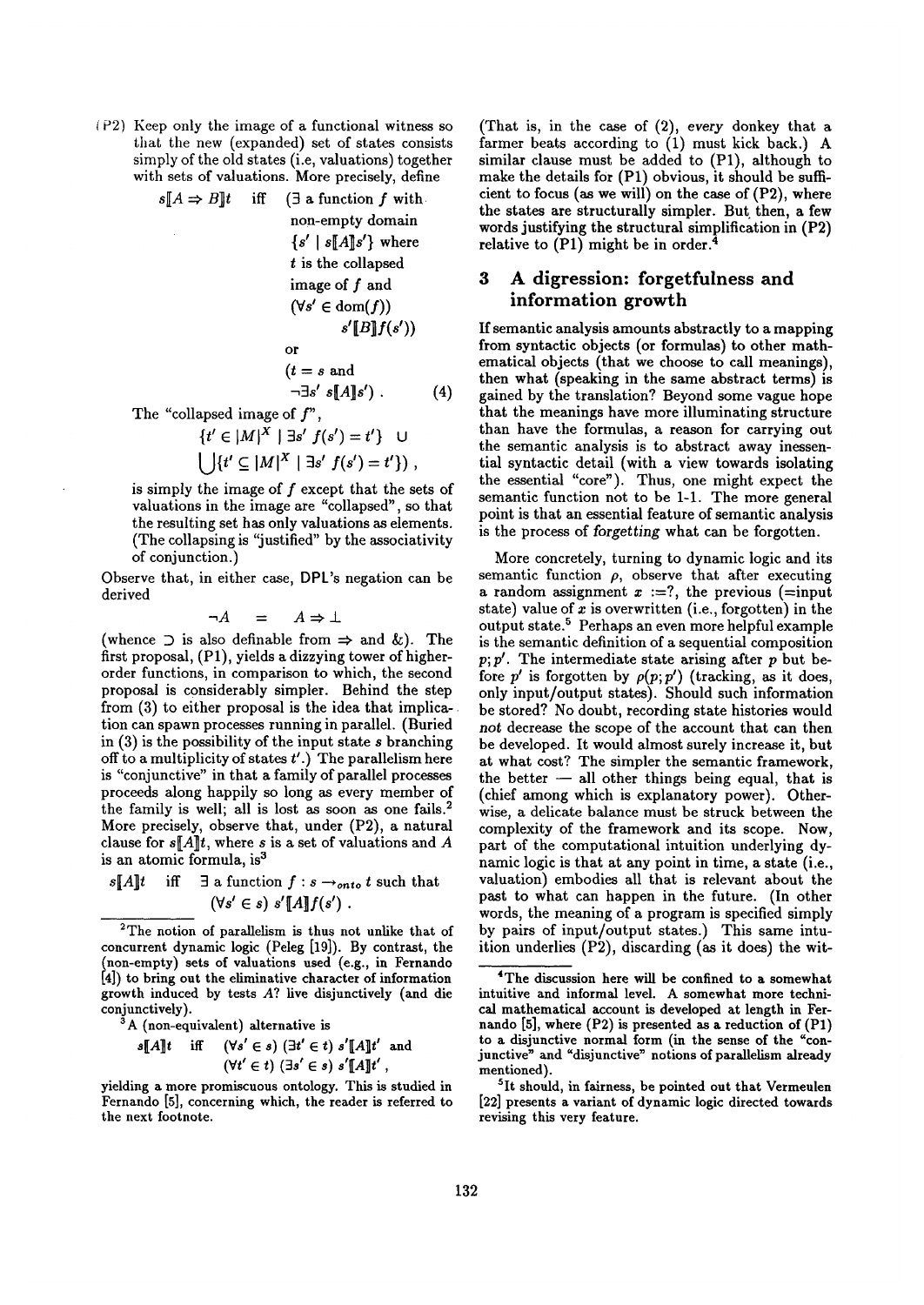ness function tracing processes back to their "roots." (Forgetting that spawning record would seem to be akin to forgetting the intermediate state in a sequential composition  $p; p'$ .) Furthermore, for applications to natural language discourse, forgetfulness would appear quite innocuous if the information content of a state increases in the course of interpreting discourse (so that all past states have no more information content than has the current state). And it is quite natural in discourse analysis to assume that information does grow.

Consider the following claim in an early paper (Karttunen [13]) pre-occupied with a problem (viz., that of presuppositions) that may appear peripheral to (1) or (2), but is nonetheless fundamental to the "constructive" outlook on which  $\Rightarrow$  is based

There are definitions of pragmatic presupposition ... which suggest that there is something amiss in a discourse that does not proceed in [an] ideal orderly fashion. ... *All things considered, this is an unreasonable view ....* People do make leaps and shortcuts by using sentences whose presuppositions are not satisfied in the conversational context. This is the rule rather than the exception, and we should not base our notion of presupposition on the false premiss that it does not or should not happen. But granting that ordinary discourse is not always fully explicit in the above sense, I think we can maintain that a *sentence is always taken to be an increment to a context that satisfies its presuppositions.* [p. 191, italics added]

To bring out an important dimension of "increment to a context", and at the same time get around the destruction of information in DPL by a random assignment, we will modify the translation . DPL (mapping first-order formulas into programs) slightly into a translation  $\cdot$ , over which (P2) will be worked out (though the reader should afterwards have no difficulty carrying out the similar extension to DPI.). The modification is based (following Fernando [4], and, further back, Barwise  $[1]$ ) on  $(i)$  a switch from valuations defined on all variables to valuations defined on only finitely many variables, and on (ii) the use of *guarded assignments*  $x := *$  (in place of random assignments), given by

$$
x = x? + \neg(x = x?); x := ? ,
$$

which has the effect of assigning a value to  $x$  precisely when initially  $x$  is unbound (in which case the test  $x = x$ ? fails). Note that (i) spoils bivalence, which is to say that certain presuppositions may fail.<sup>6</sup> Accordingly, our translation  $R(\bar{x})^e$  of an atomic formula  $R(\vec{x})$  to a program must first attend to presuppositions by plugging truth gaps through guarded assignments, before testing  $R(\bar{x})$ 

$$
R(\overline{x})^e = \overline{x} := * ; R(\overline{x})?
$$
 (5)

(where  $\overline{x} := *$  abbreviates  $x_1 := *; \ldots; x_k := *$  for  $\overline{x} = x_1,...,x_k$ ). To avoid clashes with variables bound by quantifiers, the latter variables might be marked

$$
(\exists x \; A)^e = y_{A,x} := * \; ; \; A[y_{A,x}/x]^e \; , \qquad (6)
$$

the idea being to sharpen (5) by translating atomic formulas  $R(\bar{x}, \bar{y}, \bar{z})$  with unmarked variables  $\bar{x}$ , and marked variables  $\overline{y}$ ,  $\overline{z}$  (for  $\exists$  and  $\forall$  respectively) as follows

$$
R(\overline{x}, \overline{y}, \overline{z})^e = \overline{x} := * ; R(\overline{x}, \overline{y}, \overline{z}) ? \qquad (7)
$$

Note that to assert a formula  $A$  is not simply to test A, but also to establish  $A$  (if this is at all possible). Establishing *not A* is (intuitively) different from testing (as in DPL) that  $A$  cannot be established.<sup>7</sup> A negation  $\sim$  reflecting the former is described next, avoiding an appeal to a modal notion (hidden in  $\neg$ by writing  $\neg p$  instead of ([p] $\perp$ )?).

## 4 Working out the idea formally

Starting over and proceeding a bit more rigorously now, given a first-order signature L, throw in, for every *n*-ary predicate symbol  $R \in L$ , a fresh *n*-ary predicate symbol  $\hat{R}$  and extend the map  $\hat{\cdot}$  to these symbols by setting  $\hat{R} = R$ . Then, interpret  $\hat{R}$  in an **L**-structure  $M$  as the complement of  $R$ 

$$
\hat{R}^M = |M|^n - R^M.
$$

So, without loss of generality, assume that we are working with a signature L equipped with such a map  $\hat{\cdot}$ , and let M be an **L**-model obeying the complementarity condition above (readily expressible in the first-order language). Fix a countable set  $X_0$  of variables, and define two fresh (disjoint) sets Y and Z of "marked" variables inductively simultaneously with a set  $\Phi$  of **L**-formulas (built from &,  $\vee$ ,  $\forall$ ,  $\exists$  and  $\Rightarrow$ ) as follows

- (i)  $T, \perp$  and every atomic L-formula with free variables from  $X_0 \cup Y \cup Z$  is in  $\Phi$
- (ii) if A and B are in  $\Phi$ , then so are  $A\&B$ ,  $A \vee B$ and  $A \Rightarrow B$
- (iii) for every ("unmarked")  $x \in X_0$ , if  $A \in \Phi$ , then  $\forall x \; A$  and  $\exists x \; A$  belong to  $\Phi$

uninitialized variables will not be taken up here. The interested reader is referred to Fernando [4] for an internal **notion** of proposition as an initial step towards this end.

As detailed in Fernando  $[4]$ , this distinction can be **exploited to provide an account** of Veltman [21]'s might operator as  $\neg\neg$  relative to an internal notion of proposition.

<sup>&</sup>lt;sup>6</sup>To what extent an account of presuppositions can be based **on the break down** in bivalence resulting from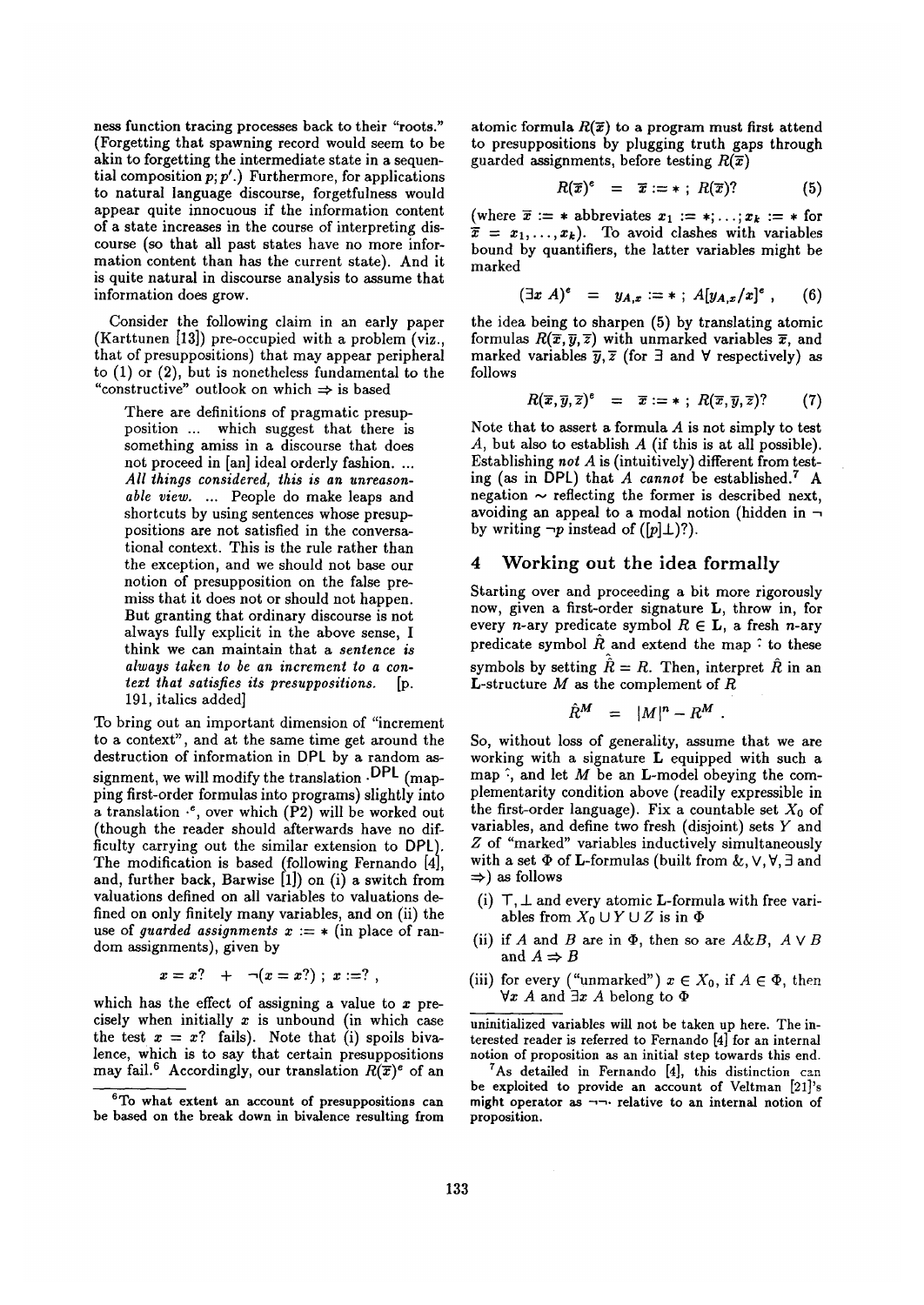(iv) for every  $x \in X_0$ , if  $A \in \Phi$ , then the fresh ("marked") variables  $y_{A,x}$  and  $z_{A,x}$  belong to Y and Z respectively.

Next, define a "negation" map  $\sim$   $\cdot$  on  $\Phi$  by

$$
\sim T = \perp
$$
  
\n
$$
\sim \perp = T
$$
  
\n
$$
\sim R(\overline{x}, \overline{y}, \overline{z}) = \hat{R}(\overline{x}, \overline{y}, \overline{z})
$$
  
\n
$$
\sim (A \& B) = \sim A \lor \sim B
$$
  
\n
$$
\sim (A \lor B) = \sim A \& \sim B
$$
  
\n
$$
\sim (\forall x \ A) = \exists x \sim A
$$
  
\n
$$
\sim (\exists x \ A) = \forall x \sim A
$$
  
\n
$$
\sim (A \Rightarrow B) = A \& \sim B
$$
.

This approach, going back at least to Nelson [17] (a particularly appropriate reference, given its connection with Kleene [14]), treats positive and negative information in a nearly symmetric fashion; on formulas in  $\Phi$  without an occurrence of  $\Rightarrow$ , the function  $\sim$  is the identity. Furthermore, were it not for  $\Rightarrow$ , our translation  $\cdot e$  would map formulas in  $\Phi$  to programs interpreted as binary relations on

$$
S_0 = \{s \mid s \text{ is a function from} \text{ a finite subset of } X \text{ to } |M|\},
$$

where  $X$  is the full set of marked an unmarked variables

$$
X = X_0 \cup Y \cup Z.
$$

All the same, the clauses for *s[A]t* can be formulated uniformly whether or not  $s \in S_0$ , so long as it is understood that for a set s of valuations,  $u \in X$ , and atomic A,

$$
s\rho(u := *)t \quad \text{iff} \quad \exists \text{ a function } f : s \rightarrow_{onto} t \text{ such} \\ \text{that } (\forall s' \in s) \ s'\rho(u := *)f(s') \\ s\rho(A?)t \quad \text{iff} \quad t = s \text{ and } (\forall s' \in s) \ s'\rho(A?)s' \, .
$$

(These clauses are consistent with the intuition described in section 2 of a "conjunctive" family of processes running in parallel.) The translation  $\cdot$  is then given by (7),

$$
(A \& B)^e = A^e; B^e
$$
  

$$
(A \vee B)^e = A^e + B^e,
$$

(6) and (4), with  $|M|^X$  replaced by  $S_0$ . All that is missing is the clause for universal quantification  $\forall x$  A, which (following Kleene [14]) can be interpreted essentially as  $z_{A,x} = z_{A,x} \Rightarrow A[z_{A,x}/x],$  except that in the antecedent,  $z_{A,x}$  is treated as unmarked

 $s\llbracket \forall x \ A \rrbracket t$  iff t is the collapsed image of

a function 
$$
f
$$
 with domain  
\n $\{s' \mid s\rho(z_{A,x} := *)s'\}$  such  
\nthat  $(\forall s' \in \text{dom}(f))$   
\n $s'[\![A[z_{A,x}/x]\!]]\!]f(s')$ .

The reader seeking the definition of  $[A]$  spelled out in full is referred to the appendix.

Observe that non-deterministic choice + (for which DPL has no use) is essential for defining  $\sim$ . Strong negation  $\sim$  is different from  $\neg$ , and lacks the universal force necessary to interpret implication (either as  $\sim$  (.&  $\sim$ .)) or as  $\cdot$ V  $\sim$ .). On the other hand,  $\neg A$  can be recovered as  $A \Rightarrow \bot$ , whence static implication D is also derivable. Note also that an element s of  $S_0$  can be identified with  $\{s\}$ , yielding states of a homogeneous form.

### **5 A** few examples

The present work does not rest on the claim that the disorderly character of discourse mentioned above by Karttunen [13] admits a compositional translation to a first-order formula. The problem of translating a natural language utterance to a first-order formula (e.g., assigning a variable to a discourse marker) is essentially taken for granted, falling (as it does) outside the scope of formal semantics (conceived as a function from formulas to meanings). This affords us considerable freedom to accomodate various interpretations. The donkey sentence (1) can be formulated as

$$
\begin{aligned}\n\texttt{farmer}(x) \& \texttt{owns}(x, y) \& \texttt{donkey}(y) \\
& \Rightarrow \\
& \texttt{beats}(x, y)\n\end{aligned}
$$

**or given an alternative "weak" reading** 

$$
\begin{aligned}\n\texttt{farmer}(x) &\& \texttt{owns}(x, z) &\& \texttt{donkey}(z) \\
&\Rightarrow \\
\texttt{owns}(x, y) &\& \texttt{donkey}(y) &\& \texttt{beats}(x, y)\n\end{aligned}
$$

so that not every donkey owned by a farmer need be beaten (Chierchia [2]). In either case, the pay back (2) can be formulated as

$$
{\tt kicks\text{-}back}(y,x) \ .
$$

A further alternative that avoids presupposing the existence of a donkey is to formulate (1) and (2) as

$$
\begin{aligned} \mathtt{farmer}(x) \; &\& \; \mathtt{owns}(x,y) \; &\&\; \mathtt{donkey}(y) \\ &\Rightarrow \\ \mathtt{beats}(x,y) \; &\&\; \mathtt{kicks\text{-}back}(y,x) \; , \end{aligned}
$$

observing that

$$
[(A \Rightarrow B) \& C] \neq [A \Rightarrow (B \& C)].
$$

**N ext,**  we consider a few examples from Groe **nendijk and Stokhof [7]** 

If a client turns up, you treat him policy. You offer him a cup of coffee and ask him to wait. 
$$
(8)
$$

**Every player chooses a pawn. He puts it**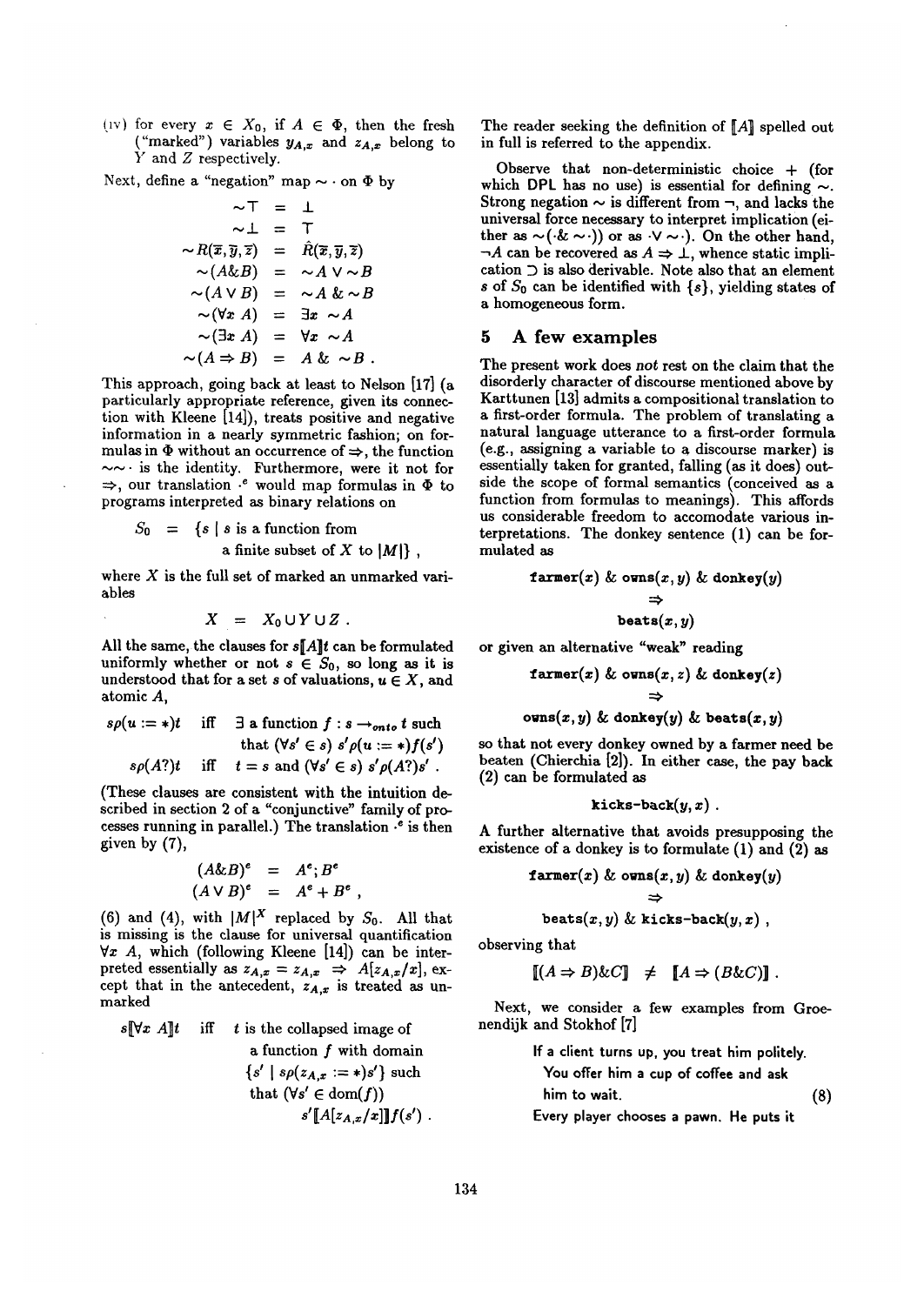**on square one.**  It is not true that John doesn't own a car. It is red, and it is parked in front of his **house.**  Either there is no bathroom here, or it **is** a funny place. In any case, it is not on the first floor. **(9) (10)**  (11)

Example (8) can be formulated as

```
client(x) & turns-up(x)
              \Rightarrow
```

$$
\mathtt{treat\text{-}politely}(y,x)
$$

followed by

 $\texttt{offer-cofree}(y,x)$  & ask-to-wait $(y,x)$ , and (9) as

 $\texttt{player}(x) \Rightarrow \texttt{choose}(x, y) \& \texttt{pawn}(y)$ 

followed by

put-on-square-one $(x, y)$ .

The double negation in (10) can be analyzed dynamically using  $\sim \sim$ , and (11) can be treated as

bathroom $(x)$   $\Rightarrow$   $\neg$ here $(x) \vee$  funny-place followed by

$$
\neg \texttt{on-first-floor}(\texttt{x}) \ ,
$$

where, in this case, the difference between  $\sim$  and  $\sim$ is immaterial.

Groenendijk and Stokhof [7] suggest equating *(not A) implies B,* in its dynamic form, with  $A \vee B$ . To allow *not A* to be dynamic, *not* should not be interpreted as  $\neg$ . But even  $(\sim A) \Rightarrow B$  is different from  $A \vee B$ , as the non-determinism in  $A \vee B$  is lost in  $(\sim A) \Rightarrow B$ , and  $\Rightarrow$  may lead to structurally more complex states  $(\notin S_0)$ . What is true is that

$$
\sim((\sim A)\Rightarrow B) = \sim((\sim A) \& \sim B)
$$
  
= 
$$
(\sim \sim A) \vee \sim \sim B
$$

which reduces to  $A \vee B$  if  $\Rightarrow$  occurs neither in A nor B. Whereas the translation  $\neg\neg$  vields a static approximation, the translation  $\sim \sim$  -, applied recursively, projects to an approximation that is a binary relation on  $S_0$ .

Notice that quantifers do not appear in the translations above of natural language utterances into first-order formulas. The necessary quantification is built into the semantic analysis of quantifier-free formulas, following the spirit (if not the letter) of Pagin and Westerståhl [18]. (A crucial difference, of course, is that the universal quantification above arises from a dynamic  $\Rightarrow$ .) The reader interested in compositionality should be pleased by this feature, insofar as quantifer-free formulas avoid the non-compositional relabelling of variables bound by quantifiers (in the semantic analysis above of quantified formulas).

## 6 Concerning certain points

The present paper is admittedly short on linguistic examples  $-$  a defect that the author hopes some sympathetic reader (better qualified than he) will correct. Towards this end, it may be helpful to take up specific points (beyond the need for linguistic examples) raised in the review of the work (in the form it was originally submitted to EACL).

Referee 1. *What* are *the advantages over explanations of the anaphoric phenomenon in question in terms of discourse structure which do not* require a *change of the formal semantics apparatus?* 

The "anaphoric phenomenon in question" amounts, under the analysis of first-order formulas as programs, to the treatment of variables across sentential boundaries. A variable can have existential force, as does the farmer in

#### **A farmer owns a donkey,**

or universal force, as does the farmer in

#### **Every farmer owns a donkey.**

Taking the "the formal semantics apparatus" to be dynamic logic, DPL treats existential variables through random assignments. The advantage of the proposal(s) above is the treatment of universal variables across sentential variables, based on an extension of dynamic logic with an implication connective (defined by  $(4)$ , if A and B are understood as programs). (Note that negation and disjunction can be analyzed dynamically already within dynamic logic.)

Referee 2. *Suggestions for choosing between the static/dynamic versions would enhance the usefulness of* the *framework.* 

Choose the dynamic version. Matching discourse items with variables is, afterall, done by magic, falling (as it does) outside the scope of DPL or *Discourse Representation Theory* (DRT, Kamp [12]). But the reader may have good reason to object.

Programme Committee. *A comparison to a DRT-style semantics should be added.* 

Yes, the author would like to describe the *discourse representation structures* (DRS's) for the extension to higher-order states above. Unfortunately, he does not (at present) know how to.<sup>8</sup> Short of that, it may be helpful to present the passage to states that are conjunctive sets of valuations in a different light. Given a state that is a set s of valuations  $s_1, s_2, \ldots$ let  $X_s$ , be the set of variables in the domain of some  $s_i \in s$ 

$$
X_s = \bigcup_{s_i \in s} \text{dom}(s_i) .
$$

<sup>8</sup>Some steps (related to footnote 4) towards that direction are taken in Fernando [5]. Another approach, somewhat more syntactic in spirit, would be to build on K. Fine's arbitrary objects (Meyer Viol [15]).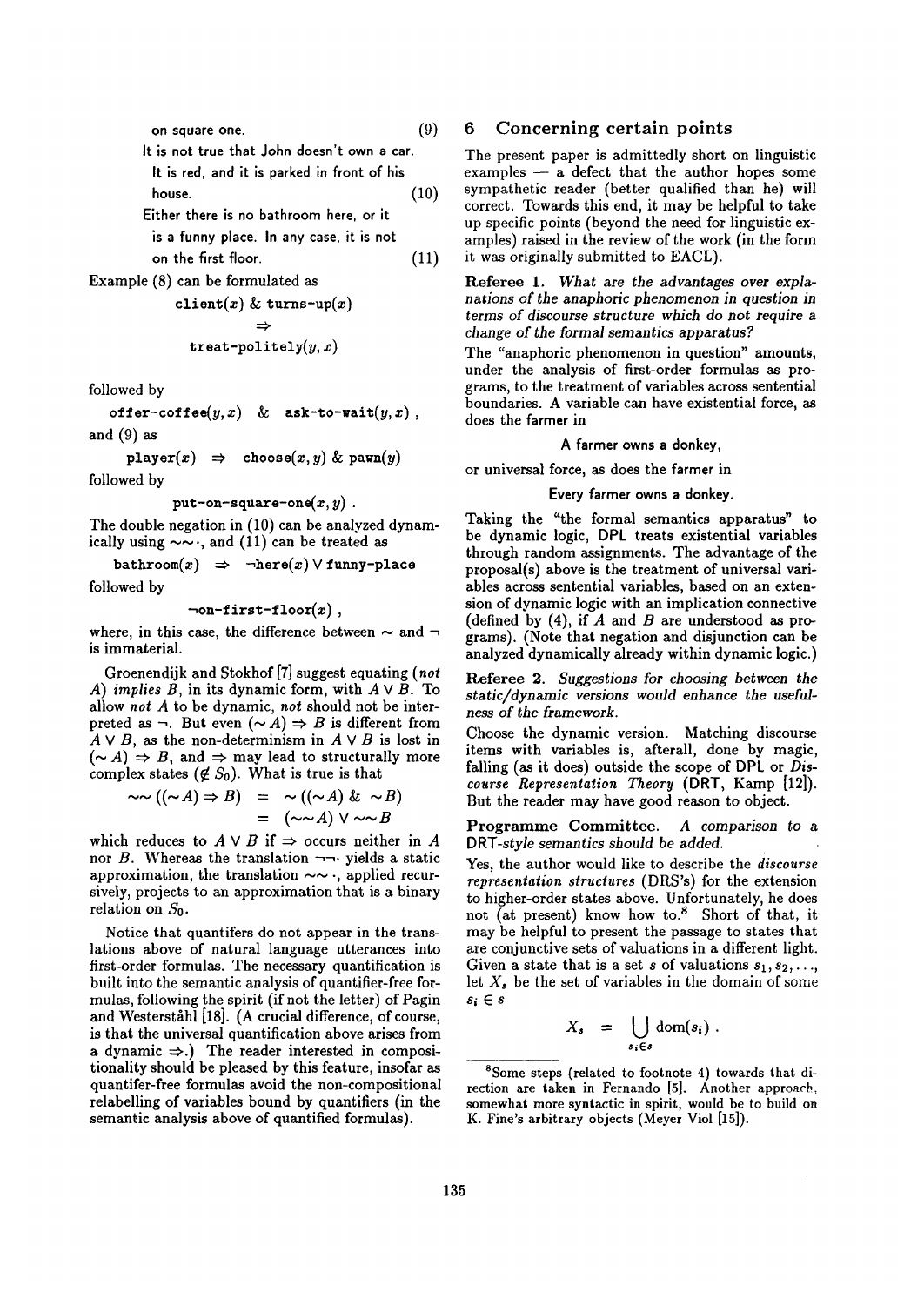Now, s can be viewed as a set  $F_s$  of functions  $f^x$ labelled by variables  $x \in X_s$  as follows. Let  $f^x$  be the map with domain  $\{s_i \in s \mid x \in \text{dom}(s_i)\}\)$  that sends such an  $s_i$  to  $s_i(x)$ . In pictures, we pass from

 $s = \left\{ \begin{array}{c} s_1 : d_1 \rightarrow c_1 \\ s_2 : d_2 \rightarrow c_2 \\ \vdots \end{array} \right\}$ 

to

$$
F_s = \left\{ \begin{array}{c} f^{x_1} : \{s_i \in s \mid x_1 \in d_i\} \to c_1 \\ f^{x_2} : \{s_i \in s \mid x_2 \in d_i\} \to c_2 \\ \vdots \end{array} \right\},
$$

so that the step from states  $s_1, s_2, \ldots$  in  $S_0$  to the more complicated states s in Power( $S_0$ ) amounts to a semantic analysis of variables as functions, rather than as fixed values from the underlying first-order model. (But now what is the domain of such a function?) The shift in point of view here is essentially the "ingenious little trick" that Muskens  $[16]$  (p. 418) traces back to Janssen [11] of swapping rows with columns. We should be careful to note, however, that the preceding analysis of variables was carried out relative to a fixed state  $s - a$  state s that is to be supplied as an argument to the partial binary functions globally representing the variables.

Finally, A. Visser and J. van Eijck have suggested that a *comparison with type-theoretic and gametheoretical semantics (e.g.,* Ranta *[20] and Hintikka*  and *Kulas [10])* is in *order.* 

This again is no simple matter to discuss, and (alas) fails somewhat beyond the scope of the present paper. For now, suffice it to say that (i) the translation  $\cdot$  above starts from first-order formulas, on which (according to Ranta [20], p. 378) the gametheoretic "truth definition is equivalent to the traditional Tarskian one", and that (ii) the use of constructive logic in Ranta [20] renders the reduction from the proposal (P1) to (P2) (described in section 2) implausible inasmuch as that represents a (constructively unsound) transformation to a disjunctive normal form (referred to in footnote 4). But what about constructiveness?

### 7 Between construction and truth

Having passed somewhat hastily from (P1) to (P2), the reader is entitled to ask why the present author has bothered mentioning realizability (alluding somewhat fashionably or unfashionably to "constructiveness") and has said nothing about (classical) modal logic-style formalizations (e.g., Van Eijck and De Vries [3]), building say on concurrent dynamic logic (Peleg [19]). A short answer is that the connection with so-called and/or computations came to the author only after trying to understand the interpretation of implication in Kleene [14] (interpreting implication as a program construct being nowhere suggested in Peleg [19], which instead introduces a "conjunction" fl on programs). A more serious answer would bring up his attitude towards the more interesting question

#### *does all talk about so-called dynamic semantics come to modal logic?*

The crazy appeal dynamic semantics exerts on **the**  author is the claim that a formula (normally conceived statically) is a program (i.e., something dynamic); showing how a program can be understood statically is less exciting. Some may, of course, **find**  the possibility of "going static" as well as "going dynamic" comforting (if not pleasing). But if reducing dynamic semantics to static truth conditions is to complete that circle, then formulas must first be translated to programs. And that step ought not to be taken completely for granted (or else why bother talking about "dynamic semantics"). Understanding a computer program in a precise (say "mathematical") sense is, in principle, to be expected insofar as the states through which the computer program evolves can be examined. If a program can be implemented in a machine, then it has a well-defined operational semantics that, moreover, is subject **(in**  some sense or another) to Church's thesis. In that sense, understanding a computer program relative to a mathematical world of eternal truths and **static**  formulas is not too problematic. Not too problematic, that is, when compared to natural language, for which nothing like Church's thesis has gained acceptance. To say that

#### natural language *is* a programming language

is outrageous (- perhaps deliberately so -), and those of us laboring under this slogan must admit that we do not know how to translate an English sentence into a FORTRAN program (whatever that may mean). Nor, allowing for certain abstractions, formulas into programs. Furthermore, a favorite toy translation, DPL, goes beyond ordinary computability (and FORTRAN) when interpreted over the natural numbers. (The culprit is  $\neg$ .) Not that the idea of a program must necessarily be understood in the strict sense of ordinary recursion theory. But some sensitivity to matters relating to computation ("broadly construed") is surely in order when speaking of programs.

It was the uncomputable character of DPL's negation and implication that, in fact, drove the present work. Strong negation  $\sim$  is, from this standpoint, a mild improvement, but it would appear that the situation for implication has only been made more complicated. This complication can be seen, however, as only a first step towards getting a handle on the computational character of the programs used in interpreting formulas dynamically. Whether more effective forms of realizability (incorporating, as was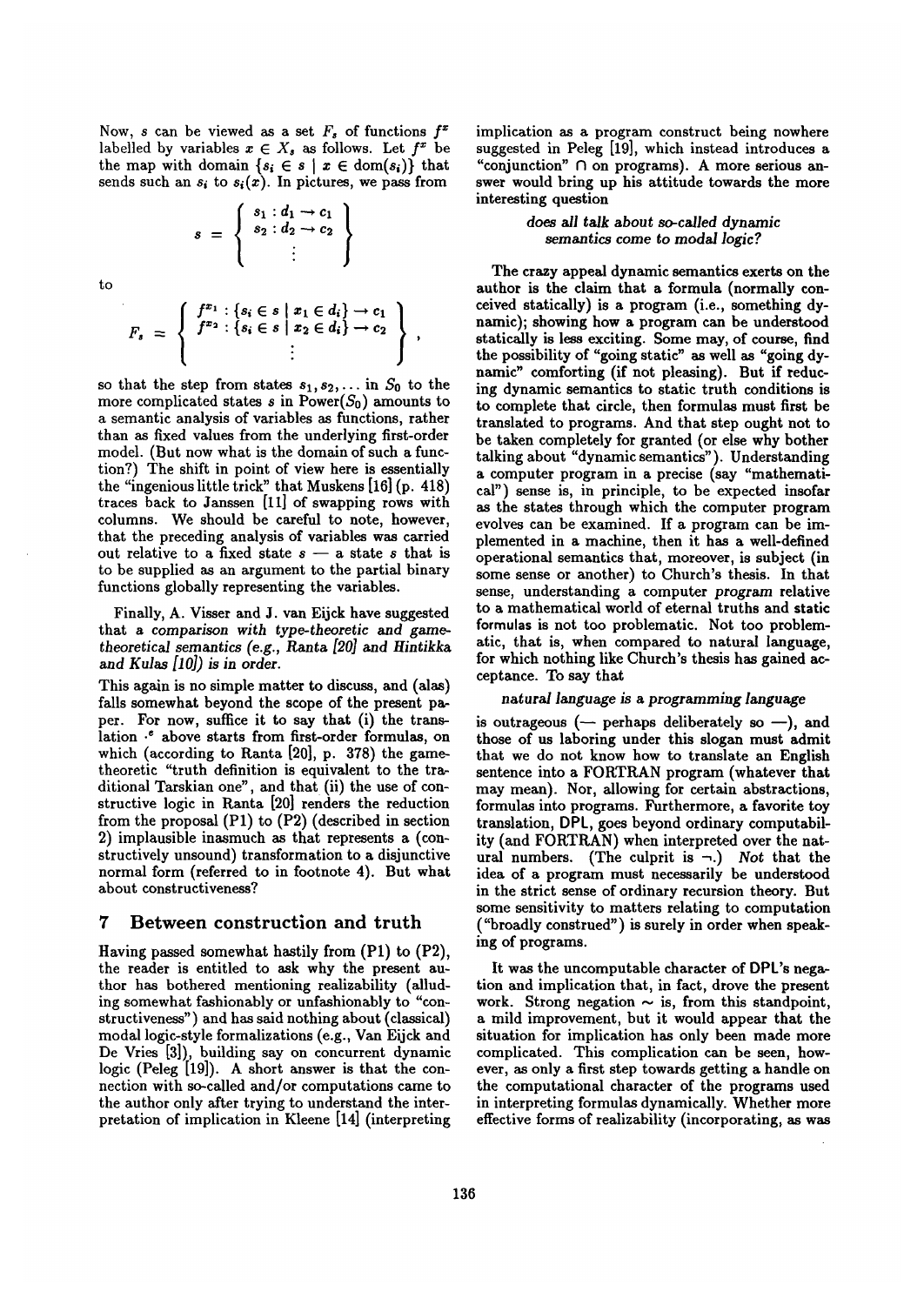originally conceived, some notion of construction or proof into the witnessing by functions) can shed any helpful light on the idea of dynamic semantics is an open question. That realizability should, crazily enough, have anything to say whatsoever about a linguistic problem might hearten those of us inclined to investigate the matter. (Of course, one might take the easy way out, and simply restrict  $\Rightarrow$  to finite models.)

Making certain features explicit that are typically buried in classical logic (such as the witness to the  $\forall \exists$ -clause in  $\Rightarrow$ ) is a characteristic practice of constructive mathematics that just might prove fruitful in natural language semantics. A feature that would seem particularly relevant to the intuition that discourse interpretation amounts to the construction of a context is information growth. 9 The extension of the domain of a finite valuation is an important aspect of that growth (as shown in Fernando [4], appealing to Henkin witnesses, back-and-forth constructions, ...). The custom in dynamic logic of reducing a finite valuation to the set of its total extensions (relative to which a static notion of truth is then defined) would appear to run roughshod over this feature  $-$  a feature carefully employed above to draw a distinction between establishing and testing a formula (mentioned back at the end of section 3).

But returning to the dynamic implication  $\Rightarrow$  introduced above, observe that beyond the loss of structure (and information) in the step from (P1) to (P2), it is possible within (P2) (or, for that matter, within (P1)) to approximate  $\Rightarrow$  by more modest extensions. There is, for instance, the translation  $\sim$   $\sim$   $\cdot$  (not to be confused with  $\neg\neg$ ) which (in general) abstracts away structure with each application. The interpretation of implication can be simplified further by noting that  $\neg \pi$  can be recovered as  $\pi \Rightarrow \bot$ , and thus the static implication  $\supset$  of DPL can be derived from  $\Rightarrow$ . Reflecting on these simplifications, it is natural to ask what structure can dynamic semantics afford to forget?

#### *Is there more structure lurking behind construction than concerns truth?*

With the benefit of the discussion above about the dual (establishing/testing) nature of asserting a proposition  $-$  or perhaps even without being subjected to all that babble  $-$ , surely we can agree that

#### *Story-telling requires* more *imagination than verifying facts.*

### **Acknowledgments**

My thanks to J. van Eijck and J. Ginzburg for criticisms of a draft, to K. Vermeulen, W. Meyer-Viol, A. Visser, P. Blackburn D. Beaver, and M. Kanazawa for helpful discussions, and to the conference's anonymous referees for various suggestions.

# Appendix: (P2) fleshed out without prose

Fix a first-order model  $M$  and a set  $X$  of variables partitioned between the unmarked  $(x, \ldots)$  and marked  $(y, \ldots)$  and  $z, \ldots$  for existential and universal quantification, respectively). (It may be advisable to ignore the marking of variables, and quantified formulas; see section 5 for some examples.) Let  $S_0$  be the set of functions defined on a finite subset of  $X$ , ranging over the universe of M. Given a sequence  $\overline{u}$ of variables  $u_1, \ldots, u_n$  in X, define the binary relation  $\rho(\overline{u} := *)$  on s and  $t \in S_0 \cup Power(S_0)$  by

$$
s\rho(\overline{u} := *)t \quad \text{iff} \quad (s \in S_0 \text{ , } t \in S_0 \text{ , } t \supseteq s \text{ and } \text{dom}(t) = \text{dom}(s) \cup \{u_1, \ldots, u_n\})
$$
\n
$$
\text{or}
$$
\n
$$
(s \notin S_0 \text{ and } \exists \text{ a function } f : s \rightarrow_{onto} t \text{ such } \text{that } (\forall s' \in s) \ s'\rho(\overline{u} := *)f(s')) .
$$

**L**-formulas A from the set  $\Phi$  defined in section 3 are interpreted semantically by binary relations

$$
\begin{array}{ll}\n[A] & \subseteq & (S_0 \cup \text{Power}(S_0)) \times \\
 & (S_0 \cup \text{Power}(S_0))\n\end{array}
$$

according to the following clauses, understood inductively

$$
s[\![R(\overline{x}, \overline{y}, \overline{z})]\!]t \quad \text{iff} \quad (s \in S_0, \ s\rho(\overline{x} := *)t
$$
\n
$$
\text{and } M \models R[t])
$$
\n
$$
\text{or}
$$
\n
$$
(\exists \ a \text{ function } f \text{ from } s \text{ onto } t \text{ such that } (\forall s' \in s)
$$
\n
$$
s'[\![R(\overline{x}, \overline{y}, \overline{z}]\!]f(s'))
$$
\n
$$
s[\![A \& B]\!]t \quad \text{iff} \quad s[\![A]\!]u \text{ and } u[\![B]\!]t \text{ for } \text{some } u
$$
\n
$$
s[\![A \lor B]\!]t \quad \text{iff} \quad s[\![A]\!]t \text{ or } s[\![B]\!]t
$$
\n
$$
s[\![\forall x \ A]\!]t \quad \text{iff} \quad t \text{ is the collapsed image of a function } f \text{ with } \text{domain}
$$
\n
$$
\{s' \mid s\rho(z_{A,x} := *)s'\}
$$
\n
$$
\text{such that}
$$
\n
$$
(\forall s' \in \text{dom}(f))
$$
\n
$$
s'[\![A[z_{A,x}/x]\!]]f(s')
$$
\n
$$
s[\![\exists x \ A]\!]t \quad \text{iff} \quad s\rho(y_{A,x} := *)u \text{ and}
$$

<sup>&</sup>lt;sup>9</sup>The idea that information grows during the run of a typical computer program is, by comparison, not so clear. One difference is that whereas guarded assignments would seem sufficient for natural language applications, a typical computer program will repeatedly assign different values to the same variable. To pursue the matter further, the reader may wish to (again) consult Vermeulen [22].